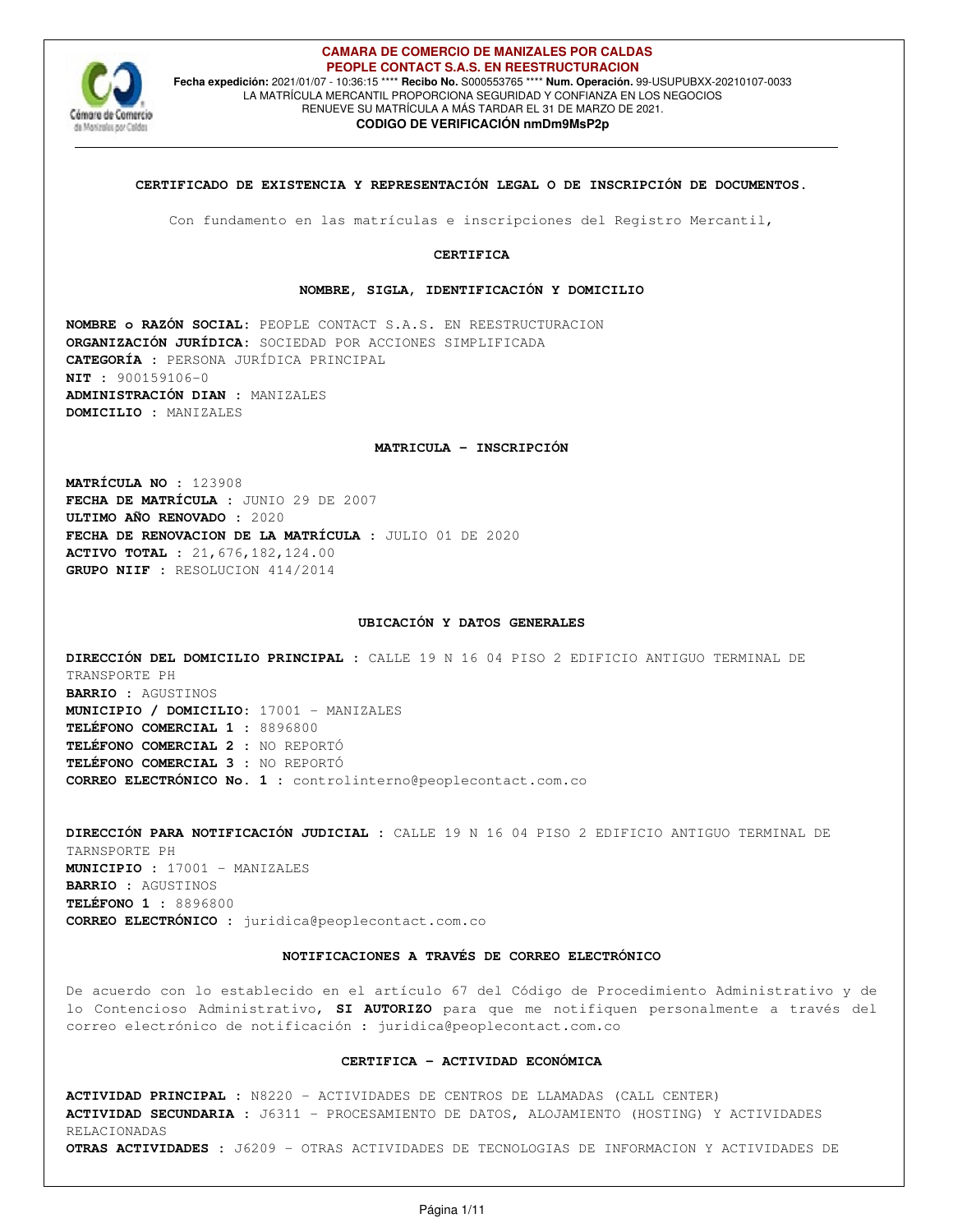

**CAMARA DE COMERCIO DE MANIZALES POR CALDAS PEOPLE CONTACT S.A.S. EN REESTRUCTURACION Fecha expedición:** 2021/01/07 - 10:36:15 \*\*\*\* **Recibo No.** S000553765 \*\*\*\* **Num. Operación.** 99-USUPUBXX-20210107-0033 LA MATRÍCULA MERCANTIL PROPORCIONA SEGURIDAD Y CONFIANZA EN LOS NEGOCIOS RENUEVE SU MATRÍCULA A MÁS TARDAR EL 31 DE MARZO DE 2021.

## **CODIGO DE VERIFICACIÓN nmDm9MsP2p**

SERVICIOS INFORMATICOS

**OTRAS ACTIVIDADES :** J6190 - OTRAS ACTIVIDADES DE TELECOMUNICACIONES

## **CERTIFICA - CONSTITUCIÓN**

POR ESCRITURA PUBLICA NÚMERO 1135 DEL 27 DE JUNIO DE 2007 DE LA NOTARIA QUINTA DE MANIZALES, REGISTRADO EN ESTA CÁMARA DE COMERCIO BAJO EL NÚMERO 51758 DEL LIBRO IX DEL REGISTRO MERCANTIL EL 29 DE JUNIO DE 2007, SE INSCRIBE : LA CONSTITUCIÓN DE PERSONA JURIDICA DENOMINADA PEOPLE CONTACT S.A..

#### **CERTIFICA - RELACION DE NOMBRES QUE HA TENIDO**

QUE LA PERSONA JURÍDICA HA TENIDO LOS SIGUIENTES NOMBRES O RAZONES SOCIALES

1) PEOPLE CONTACT S.A. Actual.) PEOPLE CONTACT S.A.S.

#### **CERTIFICA - CAMBIOS DE NOMBRE O RAZON SOCIAL**

POR ACTA NÚMERO 13 DEL 21 DE JUNIO DE 2011 SUSCRITO POR ASAMBLEA DE ACCIONISTAS REGISTRADO EN ESTA CÁMARA DE COMERCIO BAJO EL NÚMERO 60092 DEL LIBRO IX DEL REGISTRO MERCANTIL EL 22 DE AGOSTO DE 2011, LA PERSONA JURIDICA CAMBIO SU NOMBRE DE PEOPLE CONTACT S.A. POR PEOPLE CONTACT S.A.S.

#### **CERTIFICA - TRANSFORMACIONES / CONVERSIONES**

POR ACTA NÚMERO 13 DEL 21 DE JUNIO DE 2011 SUSCRITA POR ASAMBLEA DE ACCIONISTAS, REGISTRADO EN ESTA CÁMARA DE COMERCIO BAJO EL NÚMERO 60092 DEL LIBRO IX DEL REGISTRO MERCANTIL EL 22 DE AGOSTO DE 2011, SE INSCRIBE LA TRANSFORMACION : TRANSFORMACION DE LA SOCIEDAD AL TIPO DE LAS S.A.S ADOPTANDO NUEVOS ES TATUTOS.

#### **CERTIFICAS - REESTRUCTURACIÓN**

#### **CERTIFICA**

POR OFICIO NÚMERO 0000000000300-192415 DEL 06 DE OCTUBRE DE 2016 DE LA SUPERINTENDENCIA DE SOCIEDADES DE BOGOTA, REGISTRADO EN ESTA CÁMARA DE COMERCIO BAJO EL NÚMERO 89 DEL LIBRO XVIII DEL REGISTRO MERCANTIL EL 22 DE NOVIEMBRE DE 2016, SE DECRETÓ : AVISO QUE INFORMA SOBRE LA PROMOCION DEL ACUERDO DE REESTRUCTURACION Y SE DESIGNA PROMOTORA A CONSUELO ARANGO GALVIS, CON C.C. 35.456.600.

#### **CERTIFICA**

POR DOCUMENTO PRIVADO NÚMERO 000000000001000-0080 DEL 23 DE ENERO DE 2017 DE LA REPRESENTANTE LEGAL, REGISTRADO EN ESTA CÁMARA DE COMERCIO BAJO EL NÚMERO 90 DEL LIBRO XVIII DEL REGISTRO MERCANTIL EL 23 DE ENERO DE 2017, SE DECRETÓ : AVISO QUE INFORMA LA CONVOCATORIA A LA REUNION DE DETERMINACION DE ACREENCIAS Y DERECHOS DE VOTO DEL ACUERDO.

#### **CERTIFICA**

POR DOCUMENTO PRIVADO NÚMERO 1100-110 DEL 27 DE FEBRERO DE 2018 DE LA REPRESENTACIONLEGAL, REGISTRADO EN ESTA CÁMARA DE COMERCIO BAJO EL NÚMERO 91 DEL LIBRO XVIII DEL REGISTRO MERCANTIL EL 01 DE MARZO DE 2018, SE DECRETÓ : NOTICIA DE CELEBRACION DEL ACUERDO DE REESTRUCTURACION.

#### **CERTIFICA - REFORMAS**

DOCUMENTO FECHA PROCEDENCIA DOCUMENTO INSCRIPCION FECHA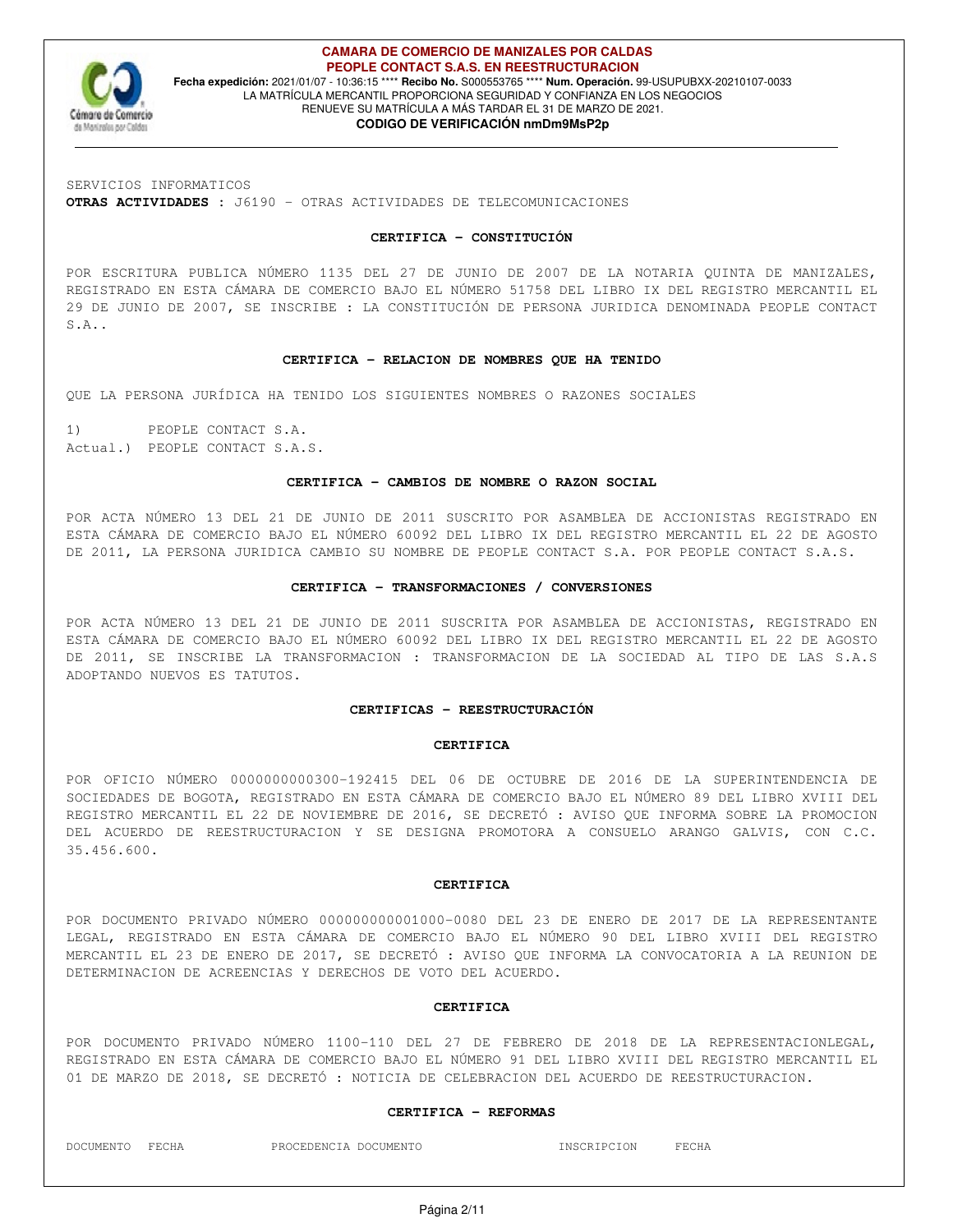

## **CAMARA DE COMERCIO DE MANIZALES POR CALDAS PEOPLE CONTACT S.A.S. EN REESTRUCTURACION**

**Fecha expedición:** 2021/01/07 - 10:36:16 \*\*\*\* **Recibo No.** S000553765 \*\*\*\* **Num. Operación.** 99-USUPUBXX-20210107-0033 LA MATRÍCULA MERCANTIL PROPORCIONA SEGURIDAD Y CONFIANZA EN LOS NEGOCIOS RENUEVE SU MATRÍCULA A MÁS TARDAR EL 31 DE MARZO DE 2021. **CODIGO DE VERIFICACIÓN nmDm9MsP2p**

| $EP-1544$ | 20070830 | NOTARIA OUINTA          | MANIZALES        | RM09-52117 | 20070917 |
|-----------|----------|-------------------------|------------------|------------|----------|
| $AC-2$    | 20070815 | JUNTA DIRECTIVA         | MANIZALES        | RM06-61180 | 20071022 |
| $AC-2$    | 20070815 | JUNTA DIRECTIVA         | <b>MANTZALES</b> | RM06-61182 | 20071022 |
| $AC-2$    | 20070815 | JUNTA DIRECTIVA         | MANIZALES        | RM06-61184 | 20071022 |
| $EP-838$  | 20080606 | NOTARIA QUINTA          | MANIZALES        | RM09-53665 | 20080613 |
| $EP-1400$ | 20080918 | NOTARIA OUINTA          | MANTZALES        | RM09-54224 | 20081001 |
| $CF-1$    | 20090330 | REVISOR FISCAL          | MANIZALES        | RM09-55193 | 20090406 |
| $CF -$    | 20090429 | REVISOR FISCAL          | MANIZALES        | RM09-55358 | 20090504 |
| $EP-479$  | 20110502 | NOTARIA QUINTA          | MANIZALES        | RM09-59434 | 20110506 |
| $AC-13$   | 20110621 | ASAMBLEA DE ACCIONISTAS | MANIZALES        | RM09-60092 | 20110822 |
| $AC-15$   | 20120220 | ASAMBLEA DE ACCIONISTAS | MANIZALES        | RM09-62345 | 20120328 |
| $AC-61$   | 20131125 | ASAMBLEA DE ACCIONISTAS | <b>MANTZALES</b> | RM09-66278 | 20131227 |
| $AC-65$   | 20140110 | ASAMBLEA DE ACCIONISTAS | MANIZALES        | RM09-66444 | 20140122 |
| $AC-70$   | 20151117 | ASAMBLEA DE ACCIONISTAS | MANIZALES        | RM09-71598 | 20151117 |
| $AC-71$   | 20151221 | ASAMBLEA DE ACCIONISTAS | <b>MANTZALES</b> | RM09-71942 | 20160106 |
|           |          |                         |                  |            |          |

#### **CERTIFICA**

LA SOCIEDAD ES UNA SOCIEDAD DE ECONOMIA MIXTA INDIRECTA DEL ORDEN MUNICIPAL, DE SEGUNDO GRADO, VINCULADA AL MUNICIPIO DE MANIZALES CONFORME A LO ESTABLECIDO EN LA LEY 489 DE 1.998, EL CODIGO DE COMERCIO Y DEMAS NORMAS CONCORDANTES Y COMPLEMENTARIAS.

## **CERTIFICA - VIGENCIA**

VIGENCIA: QUE EL TÉRMINO DE DURACIÓN DE LA PERSONA JURÍDICA ES INDEFINIDO.

## **CERTIFICA - OBJETO SOCIAL**

OBJETO SOCIAL: LA SOCIEDAD TENDRA COMO OBJETO SOCIAL PRINCIPAL: 1. LA PRESTACION DE SERVICIOS DE CALL CENTER A EMPRESAS NACIONALES Y EXTRANJERAS TALES COMO: SERVICIO AL CLIENTE, TELEVENTAS, COBRANZAS, LINEAS DE ATENCION, SERVICIO DE INFORMACION POR OPERADORA, ACTUALIZACIONES DE BASES DE DATOS, ATENCION DE LINEAS DE RESPUESTA DIRECTA, ATENCION DE LINEAS DE PEDIDO, REALIZACION DE ENCUESTAS, INVESTIGACIONES Y SONDEOS, TELEMARKETING, TELEVENTA, SERVICIOS DE MARKETING Y MERCADOTECNIA, ATENCION DE PETICIONES, QUEJAS Y RECLAMOS, Y EN ESPECIAL TODOS AQUELLOS QUE PUEDAN SER ARTICULADOS EN CENTROS DE TELEATENCION O EN PLATAFORMAS TECNOLOGICAS, TELEFONICAS ASISTIDAS, YA SEA PARA CLIENTES PROPIOS O DE TERCEROS, A TRAVES DE AGENTES DE ATENCION O DE CUALQUIER OTRO MEDIO TECNICO ACTUAL O FUTURO QUE PUDIERA DESARROLLARSE SEA PROPIO O DE TERCEROS. PARA LA REALIZACION DE ESTAS ACTIVIDADES PODRA DISPONER DE DIFERENTES MEDIOS DE INTERACCION CON LOS CLIENTES TALES COMO TELEFONO, INTERNET, FAX, VIDEO, CORREO CONVENCIONAL Y CORREO DE VOZ. IGUALMENTE LA SOCIEDAD PODRA PROVEER TODOS LOS PROCESOS DE FRONT Y BACK OFFICE NECESARIOS PARA LA RECEPCION, TRAMITE, EMPAQUETAMIENTO Y LOGISTICA DE LOS SERVICIOS QUE SE LE PRESTARAN A LOS CLIENTES DE ACUERDO A SUS REQUERIMIENTOS. 2. PRESTACION DE SERVICIOS DE GERENCIA, CONSULTORIA Y ASESORIA AL CLIENTE REFERIDOS A TODOS LOS PROCESOS RELACIONADOS CON LA GESTION DE CENTROS DE ATENCION DE LLAMADAS O CENTROS DE CONTACTO PARA LA ATENCION AL PUBLICO. 3. LA COMERCIALIZACION DIRECTA E INDIRECTA DE CUALQUIER TIPO DE PRODUCTO, POR CUENTA PROPIA O DE TERCEROS A TRAVES DE MECANISMOS DIVERSOS DE COMUNICACIÓN TALES COMO TELEFONOS, RADIO, TELEVISION, PERIODICOS, DIARIOS, REVISTAS, CATALOGOS, ENTRE OTROS. 4. LA PRESTACION DE SERVICIOS DE BASES DE DATOS TALES COMO GESTION, ADMINISTRACION, ACTUALIZACION, DESARROLLO, ANALISIS Y SEGMENTACION DE BASES DE DATOS PROPIOS O DE TERCEROS. 5. LA PRESTACION DE SERVICIOS INFORMATICOS TALES COMO: DISEÑO Y DESARROLLO DE SOFTWARE PARA APLICACIONES PARA EQUIPOS DE COMPUTO; COMERCIALIZACION, ACTUALIZACION Y MANTENIMIENTO DE APLICACIONES; EVALUACION DE SISTEMAS Y EQUIPOS; DISEÑO Y DESARROLLOS DE SITIOS WEB, ENTRE OTROS. PARA EL EFECTO PODRA INSTALAR, ESTABLECER, USAR, AMPLIAR, OPERAR Y EXPLOTAR REDES, SISTEMAS, EQUIPOS, SOPORTES LOGICOS Y DEMAS TECNOLOGIAS DISPONIBLES EN EL MERCADO PARA EL PROCESAMIENTO Y ADMINISTRACION DE LA INFORMACION. 6. HACER LA ORGANIZACIÓN, OPERACIÓN, PRESTACION Y EXPLOTACION DE LAS ACTIVIDADES Y SERVICIOS DE TELECOMUNICACIONES TALES COMO VALOR AGREGADO, TECNOLOGIAS INALAMBRICAS, SERVICIOS DE ALOJAMIENTO DE APLICACIONES INFORMATICAS, SERVICIOS DE DATA CENTER, SERVICIOS DE OPERACIÓN DE REDES PRIVADAS DE TELECOMUNICACIONES Y OPERACIONES TOTALES DEL SISTEMA DE INFORMACION Y CUALQUIER SERVICIO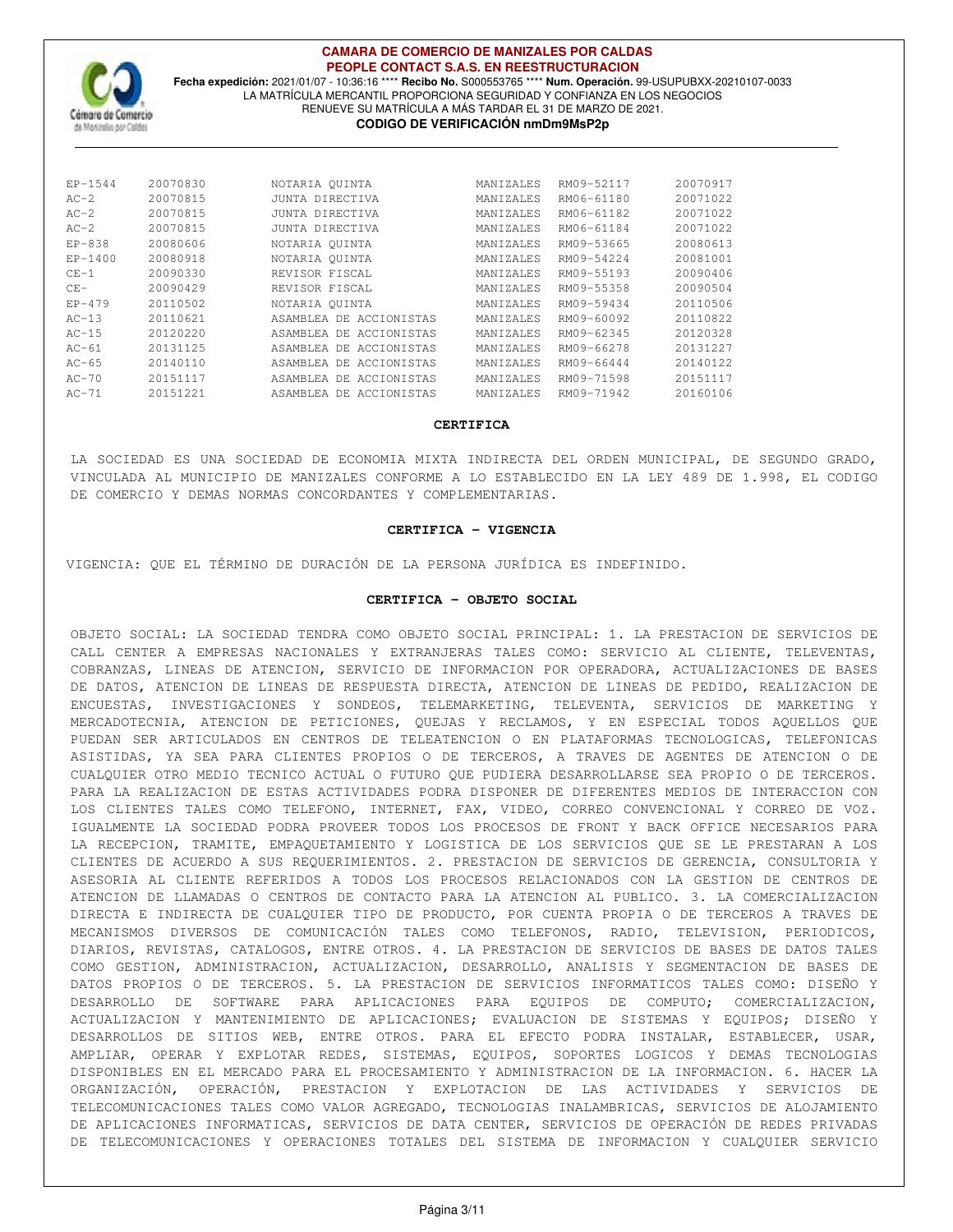

**CAMARA DE COMERCIO DE MANIZALES POR CALDAS PEOPLE CONTACT S.A.S. EN REESTRUCTURACION Fecha expedición:** 2021/01/07 - 10:36:16 \*\*\*\* **Recibo No.** S000553765 \*\*\*\* **Num. Operación.** 99-USUPUBXX-20210107-0033 LA MATRÍCULA MERCANTIL PROPORCIONA SEGURIDAD Y CONFIANZA EN LOS NEGOCIOS RENUEVE SU MATRÍCULA A MÁS TARDAR EL 31 DE MARZO DE 2021. **CODIGO DE VERIFICACIÓN nmDm9MsP2p**

CALIFICADO COMO DE TELECOMUNICACIONES, COMUNICACIONES E INFORMACION; DENTRO DEL TERRITORIO NACIONAL Y EN CONEXIÓN CON EL EXTERIOR EMPLEANDO PARA ELLO BIENES, ACTIVOS Y DERECHOS PROPIOS O EJERCIENDO EL USO Y GOCE SOBRE BIENES, ACTIVOS Y DERECHOS DE TERCEROS. 7. PRESTACION DE SERVICIOS DE ASESORIA TECNICA, MANTENIMIENTO DE EQUIPOS Y REDES Y CONSULTORIA EN LOS RAMOS DE LA ELECTRICIDAD, ELECTRONICA, INFORMATICA, TELECOMUNICACIONES Y AFINES. 8. PROMOVER Y PARTICIPAR EN PROYECTOS DE EDUCACION, FORMACION CIENTIFICA E INVESTIGATIVA Y DESARROLLO DE PRODUCTOS, QUE GENEREN SOLUCIONES APLICABLES A SECTORES EMPRESARIALES E INSTITUCIONALES. 9. PROMOVER Y PARTICIPAR EN PROYECTOS MEDIO AMBIENTALES, DE DESARROLLO SOSTENIBLE Y OTROS QUE CONTRIBUYAN A CUMPLIR EL BALANCE SOCIAL DE LA EMPRESA. 10. GESTIONAR, PROMOVER, CONSTRUIR, DOTAR, Y EN GENERAL REALIZAR CUALQUIER OTRA ACTIVIDAD RELACIONADA CON LA DE ADECUACION, EQUIPAMIENTO Y CONSTRUCCION DE INFRAESTRUCTURA FISICA Y/O TECNOLOGICA PARA FINES PROPIOS O DE TERCEROS, CON FACULTADES PARA REALIZAR ESTAS ACTIVIDADES DIRECTAMENTE Y/O A TRAVES DE TERCEROS.

EN DESARROLLO DE SU OBJETO PRINCIPAL LA SOCIEDAD PODRA: 1) CELEBRAR TODO TIPO DE CONTRATOS, ACUERDOS O CONVENIOS Y SUBCONTRATAR CON EL SECTOR PUBLICO O PRIVADO, NACIONAL O EXTRANJERO 2) PARTICIPAR EN LICITACIONES, CONCURSOS PUBLICOS Y PRIVADOS, NACIONALES E INTERNACIONALES, PARA CELEBRAR TODO TIPO DE CONTRATOS CON PERSONAS NATURALES O JURIDICAS DEL PAIS O DEL EXTERIOR. 3) CEDER TOTAL O PARCIALMENTE SUS DERECHOS A TERCEROS Y ADQUIRIRLOS DE LA MISMA MANERA; EN LOS CASOS DE NEGOCIOS O CONTRATOS QUE ADQUIERA O SEA CESIONARIA, DEBE MEDIAR UNA PREVIA EVALUACION INDEPENDIENTE DE DEBIDA DILIGENCIA DE LOS NEGOCIOS ADQUIRIDOS O LOS CONTRATOS QUE ACTUA COMO CESIONARIA; 4) FORMAR PARTE DE OTRAS ENTIDADES, ASOCIACIONES, SOCIEDADES, UNIONES TEMPORALES O CONSORCIOS QUE ADELANTEN O NO ACTIVIDADES SEMEJANTES O COMPLEMENTARIAS. 5 ) ADQUIRIR, ENAJENAR, GRAVAR, ADMINISTRAR, TOMAR Y DAR EN ARRIENDO TODA CLASE DE BIENES MUEBLES O INMUEBLES, CORPORALES O INCORPORALES PARA EL DESARROLLO DE SU OBJETO SOCIAL. 6) INTERVENIR COMO ACREEDORA O COMO DEUDORA EN TODO TIPO DE OPERACIONES DE CREDITO, EN MONEDA NACIONAL O EXTRANJERA, SUSCRIBIR LOS CONTRATOS CORRESPONDIENTES Y CONSTITUIR LAS GARANTIAS A QUE HAYA LUGAR, CON LA AUTORIZACION EXPRESA DE LA JUNTA DIRECTIVA CUANDO SUPERE LA CAPACIDAD DE CONTRATACION DEL GERENTE. 7) BAJO NINGUNA CIRCUNSTANCIA LA SOCIEDAD PODRA CONSTITUIRSE EN GARANTE DE LAS OBLIGACIONES PERSONALES DE LOS ACCIONISTAS. 8) GIRAR, ENDOSAR, ACEPTAR, ASEGURAR, COBRAR, PAGAR Y REALIZAR TODO TIPO DE OPERACIONES SOBRE TITULOS VALORES E INSTRUMENTOS NEGOCIABLES. 9) FORMULAR ANTE LA ADMINISTRACION PUBLICA EN TODOS LOS ORDENES Y ORGANISMOS INTERNACIONALES SOLICITUDES O PETICIONES NECESARIAS PARA EL DESARROLLO DEL NEGOCIO. 10) SOLICITAR Y OBTENER LICENCIAS PARA LA IMPORTACION DE EQUIPOS NECESARIOS PARA EL DESARROLLO DE LAS LABORES PREVISTAS EN EL OBJETO SOCIAL. 11) PROMOVER E INTENTAR ACCIONES LEGALES JUDICIALES, PREJUDICIALES Y EXTRAJUDICIALES, Y ATENDER LOS QUE SE PROMUEVAN CONTRA LA SOCIEDAD. 12) HACER INVERSIONES EN ACCIONES O DERECHOS SOCIALES, EN BONOS, EN FONDOS DE INVERSION Y EN TODA CLASE DE INSTRUMENTOS DE DEUDA PUBLICA. 13) EMITIR BONOS Y COMERCIALIZARLOS EN MERCADOS NACIONALES E INTERNACIONALES CUMPLIENDO LAS REGULACIONES ESTATUTARIAS Y LEGALES. 14. EN GENERAL CELEBRAR, REALIZAR Y EJECUTAR TODOS LOS CONTRATOS, ACTOS, HECHOS Y OBLIGACIONES RELACIONADOS CON LA EXISTENCIA Y FUNCIONAMIENTO DE LA SOCIEDAD, LO MISMO QUE REALIZAR TODAS LAS ACTUACIONES PREPARATORIAS, COMPLEMENTARIAS, CONVENIENTES O NECESARIAS PARA EL CUMPLIMIENTO DE SU OBJETO SOCIAL, Y EN GENERAL PUEDE REALIZAR CUALQUIER ACTIVIDAD LICITA.

#### **CERTIFICA - CAPITAL**

**CAPITAL AUTORIZADO** 30.000.000.000,00 120.000.000,00 250,00

**CAPITAL SUSCRITO** 19.332.274.000,00 77.329.096,00 250,00 **CAPITAL PAGADO** 19.332.274.000,00

**TIPO DE CAPITAL** VALOR VALOR VALOR ACCIONES VALOR NOMINAL

#### **CERTIFICA**

#### **JUNTA DIRECTIVA - PRINCIPALES**

POR EXTRACTO DEL ACTA NÚMERO 82 DEL 30 DE ABRIL DE 2020 DE Asamblea General de Accionistas, REGISTRADO EN ESTA CÁMARA DE COMERCIO BAJO EL NÚMERO 85203 DEL LIBRO IX DEL REGISTRO MERCANTIL EL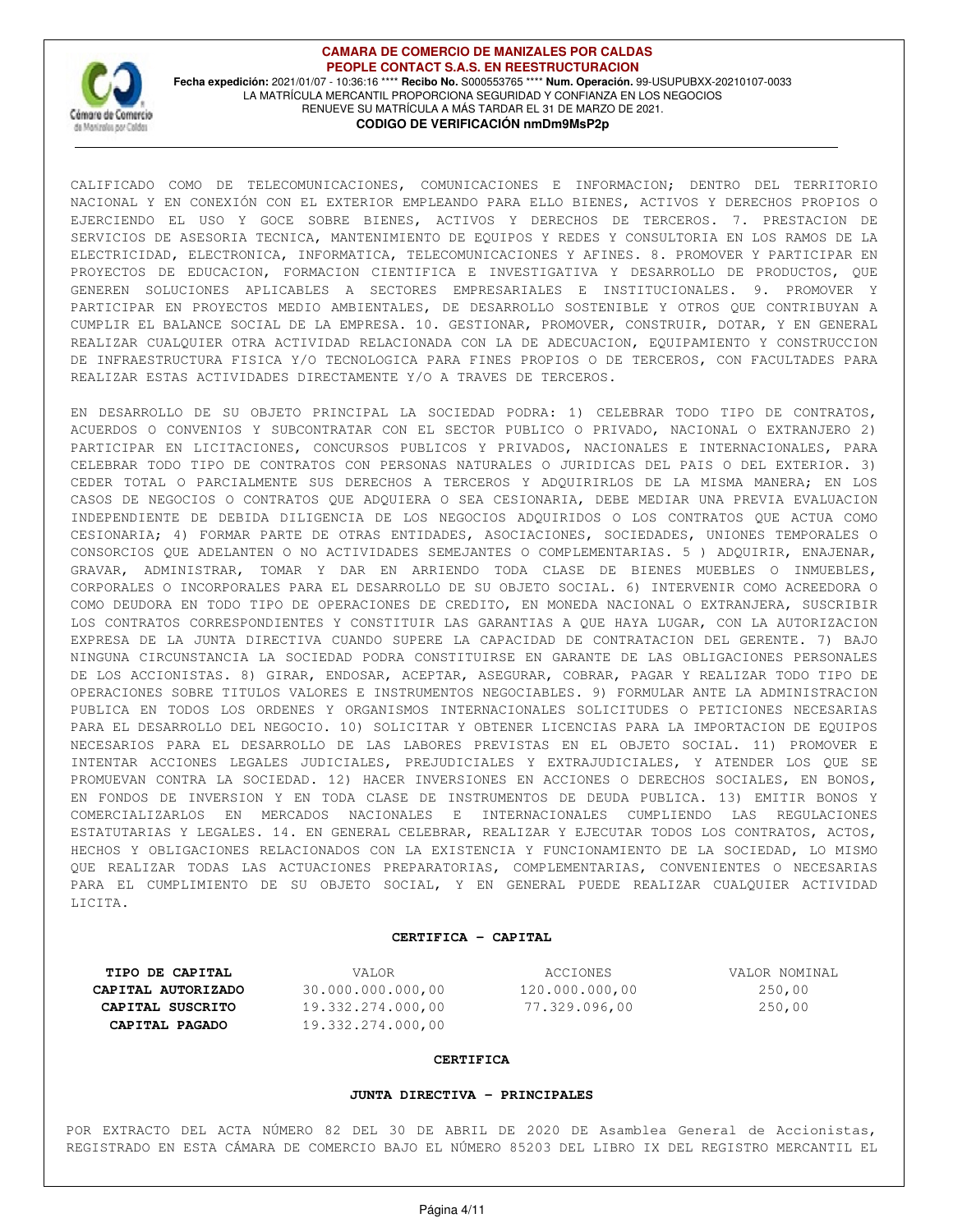

### **CAMARA DE COMERCIO DE MANIZALES POR CALDAS PEOPLE CONTACT S.A.S. EN REESTRUCTURACION Fecha expedición:** 2021/01/07 - 10:36:16 \*\*\*\* **Recibo No.** S000553765 \*\*\*\* **Num. Operación.** 99-USUPUBXX-20210107-0033 LA MATRÍCULA MERCANTIL PROPORCIONA SEGURIDAD Y CONFIANZA EN LOS NEGOCIOS RENUEVE SU MATRÍCULA A MÁS TARDAR EL 31 DE MARZO DE 2021.

#### **CODIGO DE VERIFICACIÓN nmDm9MsP2p**

01 DE JUNIO DE 2020, FUERON NOMBRADOS :

**CARGO NOMBRE IDENTIFICACION** PRIMER RENGLON GERENTE DE INFIMANIZALES O QUIEN HAGA SUS VECES \*\*\*\*\*\*\*\*\*\*\*

POR EXTRACTO DEL ACTA NÚMERO 82 DEL 30 DE ABRIL DE 2020 DE Asamblea General de Accionistas, REGISTRADO EN ESTA CÁMARA DE COMERCIO BAJO EL NÚMERO 85203 DEL LIBRO IX DEL REGISTRO MERCANTIL EL 01 DE JUNIO DE 2020, FUERON NOMBRADOS :

**CARGO NOMBRE IDENTIFICACION** SEGUNDO RENGLON GERENTE AGUAS DE MANIZALES S.A. E.S.P O QUIEN HAGA SUS VECES \*\*\*\*\*\*\*\*\*\*

POR EXTRACTO DEL ACTA NÚMERO 82 DEL 30 DE ABRIL DE 2020 DE Asamblea General de Accionistas, REGISTRADO EN ESTA CÁMARA DE COMERCIO BAJO EL NÚMERO 85203 DEL LIBRO IX DEL REGISTRO MERCANTIL EL 01 DE JUNIO DE 2020, FUERON NOMBRADOS :

**CARGO NOMBRE IDENTIFICACION** TERCER RENGLON GOMEZ GONZALEZ CARLOS HUGO CC 75,079,269

POR EXTRACTO DEL ACTA NÚMERO 82 DEL 30 DE ABRIL DE 2020 DE Asamblea General de Accionistas, REGISTRADO EN ESTA CÁMARA DE COMERCIO BAJO EL NÚMERO 85203 DEL LIBRO IX DEL REGISTRO MERCANTIL EL 01 DE JUNIO DE 2020, FUERON NOMBRADOS :

| <b>CARGO</b>   | <b>NOMBRE</b>                               | <b>IDENTIFICACION</b> |  |  |  |  |
|----------------|---------------------------------------------|-----------------------|--|--|--|--|
| CUARTO RENGLON | GERENTE DE EMAS S.A. E.S.P O OUIEN HAGA SUS | **********            |  |  |  |  |
| VECES          |                                             |                       |  |  |  |  |

POR EXTRACTO DEL ACTA NÚMERO 82 DEL 30 DE ABRIL DE 2020 DE Asamblea General de Accionistas, REGISTRADO EN ESTA CÁMARA DE COMERCIO BAJO EL NÚMERO 85203 DEL LIBRO IX DEL REGISTRO MERCANTIL EL 01 DE JUNIO DE 2020, FUERON NOMBRADOS :

**CARGO NOMBRE IDENTIFICACION** QUINTO RENGLON SECRETARIO DE TIC Y COMPETITIVIDAD DEL MUNICIPIO DE MANIZALES \*\*\*\*\*\*\*\*\*\*

#### **CERTIFICA**

#### **JUNTA DIRECTIVA - SUPLENTES**

POR EXTRACTO DEL ACTA NÚMERO 82 DEL 30 DE ABRIL DE 2020 DE Asamblea General de Accionistas, REGISTRADO EN ESTA CÁMARA DE COMERCIO BAJO EL NÚMERO 85203 DEL LIBRO IX DEL REGISTRO MERCANTIL EL 01 DE JUNIO DE 2020, FUERON NOMBRADOS :

**CARGO NOMBRE IDENTIFICACION** PRIMER RENGLON SECRETARIO GENERAL DE LA ALCALDIA DE MANIZALES \*\*\*\*\*\*\*\*\*\*\*\*

POR EXTRACTO DEL ACTA NÚMERO 82 DEL 30 DE ABRIL DE 2020 DE Asamblea General de Accionistas, REGISTRADO EN ESTA CÁMARA DE COMERCIO BAJO EL NÚMERO 85203 DEL LIBRO IX DEL REGISTRO MERCANTIL EL 01 DE JUNIO DE 2020, FUERON NOMBRADOS :

**CARGO NOMBRE IDENTIFICACION** SEGUNDO RENGLON DIRECTOR FINANCIERO DE INFIMANIZALES \*\*\*\*\*\*\*\*\*\*\*\*\*\*\*\*\*\*\*\*\*\*\*\*\*\*\*\*

POR EXTRACTO DEL ACTA NÚMERO 82 DEL 30 DE ABRIL DE 2020 DE Asamblea General de Accionistas, REGISTRADO EN ESTA CÁMARA DE COMERCIO BAJO EL NÚMERO 85203 DEL LIBRO IX DEL REGISTRO MERCANTIL EL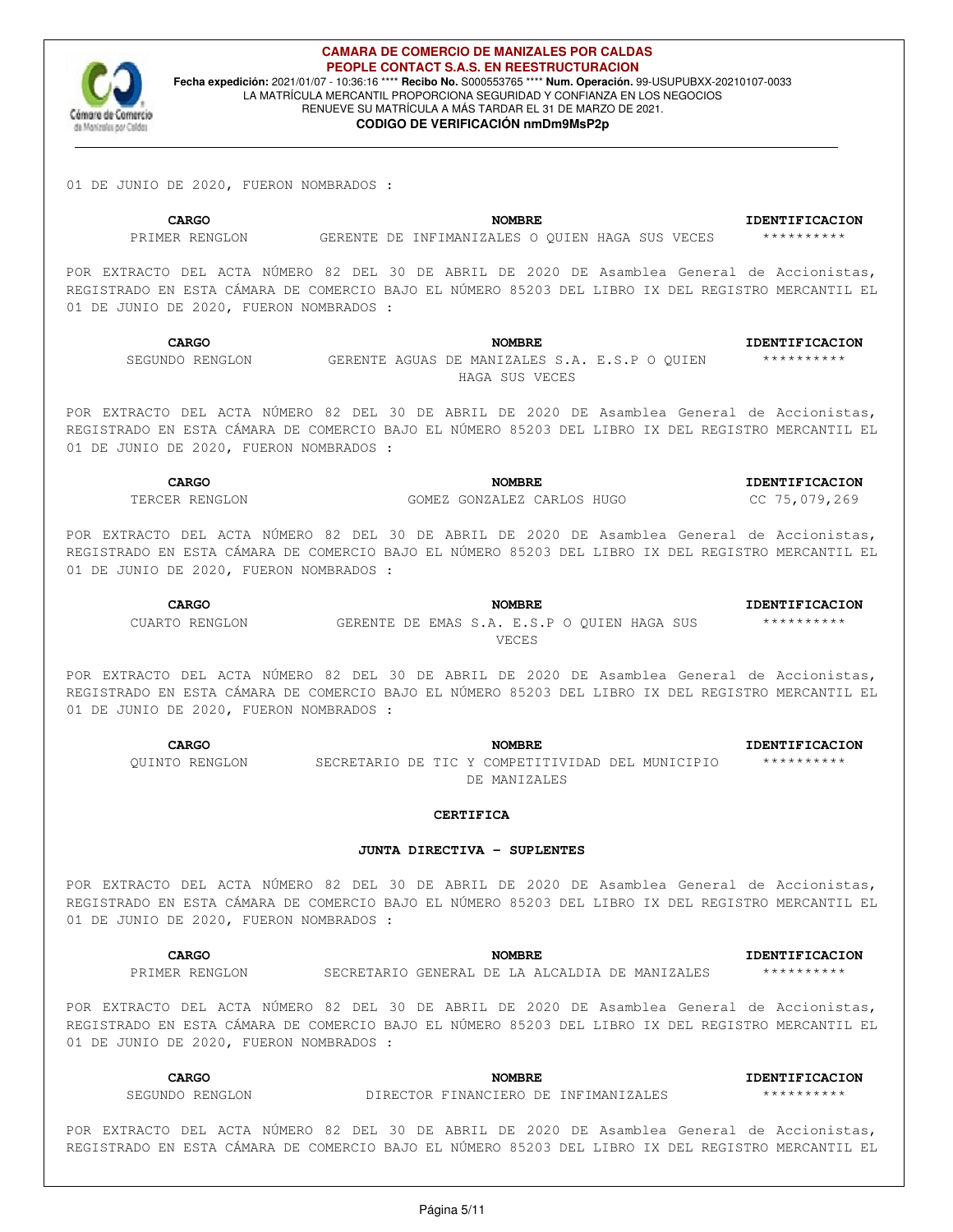

#### **CAMARA DE COMERCIO DE MANIZALES POR CALDAS PEOPLE CONTACT S.A.S. EN REESTRUCTURACION Fecha expedición:** 2021/01/07 - 10:36:16 \*\*\*\* **Recibo No.** S000553765 \*\*\*\* **Num. Operación.** 99-USUPUBXX-20210107-0033 LA MATRÍCULA MERCANTIL PROPORCIONA SEGURIDAD Y CONFIANZA EN LOS NEGOCIOS RENUEVE SU MATRÍCULA A MÁS TARDAR EL 31 DE MARZO DE 2021.

## **CODIGO DE VERIFICACIÓN nmDm9MsP2p**

01 DE JUNIO DE 2020, FUERON NOMBRADOS :

**CARGO NOMBRE IDENTIFICACION** TERCER RENGLON SECRETARIO DE PLANEACION DEL MUNICIPIO DE MANIZALES

POR EXTRACTO DEL ACTA NÚMERO 82 DEL 30 DE ABRIL DE 2020 DE Asamblea General de Accionistas, REGISTRADO EN ESTA CÁMARA DE COMERCIO BAJO EL NÚMERO 85203 DEL LIBRO IX DEL REGISTRO MERCANTIL EL 01 DE JUNIO DE 2020, FUERON NOMBRADOS :

**CARGO NOMBRE IDENTIFICACION**

\*\*\*\*\*\*\*\*\*\*

CUARTO RENGLON GERENTE ADMINISTRATIVO Y FINANCIERO EMAS S.A.

\*\*\*\*\*\*\*\*\*\*

E.S.P

POR EXTRACTO DEL ACTA NÚMERO 82 DEL 30 DE ABRIL DE 2020 DE Asamblea General de Accionistas, REGISTRADO EN ESTA CÁMARA DE COMERCIO BAJO EL NÚMERO 85203 DEL LIBRO IX DEL REGISTRO MERCANTIL EL 01 DE JUNIO DE 2020, FUERON NOMBRADOS :

**CARGO NOMBRE IDENTIFICACION** QUINTO RENGLON SECRETARIO DE EDUCACION DEL MUNICIPIO DE MANIZALES

#### \*\*\*\*\*\*\*\*\*\*

#### **CERTIFICA**

### **REPRESENTANTES LEGALES - PRINCIPALES**

POR ACTA NÚMERO 140 DEL 23 DE DICIEMBRE DE 2020 DE LA JUNTA DIRECTIVA, REGISTRADO EN ESTA CÁMARA DE COMERCIO BAJO EL NÚMERO 87423 DEL LIBRO IX DEL REGISTRO MERCANTIL EL 28 DE DICIEMBRE DE 2020, FUERON NOMBRADOS :

> **CARGO NOMBRE IDENTIFICACION** GERENTE CEBALLOS LOPEZ DIEGO HERNANDO CC 75,096,029

#### **CERTIFICA**

#### **REPRESENTANTES LEGALES SUPLENTES**

POR EXTRACTO DEL ACTA NÚMERO 131 DEL 18 DE JUNIO DE 2020 DE Junta Directiva, REGISTRADO EN ESTA CÁMARA DE COMERCIO BAJO EL NÚMERO 86034 DEL LIBRO IX DEL REGISTRO MERCANTIL EL 03 DE AGOSTO DE 2020, FUERON NOMBRADOS :

SUPLENTE DEL GERENTE JARAMILLO GOMEZ MARIANA CC 30,233,168

**CARGO NOMBRE IDENTIFICACION**

## **CERTIFICA - FACULTADES Y LIMITACIONES**

LA JUNTA DIRECTIVA. LA JUNTA DIRECTIVA ESTARA COMPUESTA POR 5 MIEMBROS PRINCIPALES Y 5 SUPLENTES NUMERICOS, NOMBRADOS POR LA ASAMBLEA GENERAL. PARAGRAFO: LOS MIEMBROS DE LA JUNTA DIRECTIVA, EL GERENTE Y SUS SUPLENTES, Y EL REVISOR SE ENCUENTRAN SUJETOS AL REGIMEN DE INHABILIDADES, INCOMPATIBILIDADES Y RESPONSABILIDADES ESTABLECIDAS EN LAS NORMAS VIGENTES, DADA LA NATURALEZA JURÍDICA DE LA SOCIEDAD.

FUNCIONES. SON FUNCIONES DE LA JUNTA DIRECTIVA, ENTRE OTRAS, LAS SIGUIENTES: - CONCEDER LAS AUTORIZACIONES QUE EL GERENTE DE LA SOCIEDAD. O QUIEN HAGA SUS VECES, REQUIERA DE LA JUNTA DIRECTIVA PARA CELEBRAR CONTRATOS QUE EXCEDAN UNA SUMA EQUIVALENTE A QUINIENTOS (500) SALARIOS MINIMOS LEGALES MENSUALES VIGENTES, SALVO CUANDO SE TRATE DE OPERACIONES PROPIAS DE LA ACTIVIDAD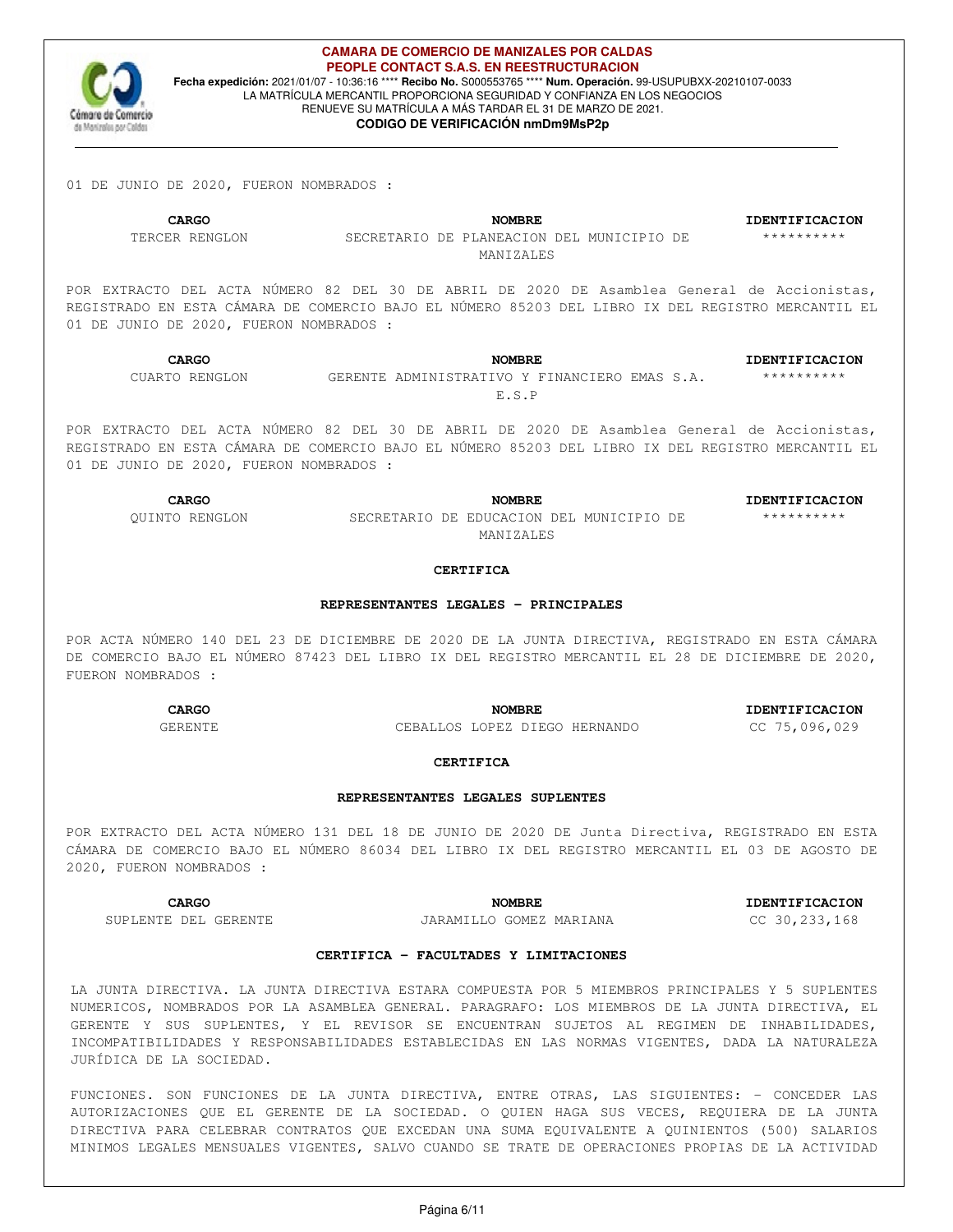

DE VENTA DE SERVICIOS, Y/O COMPRA DE INSUMOS MATERIALES O INTANGIBLES NECESARIOS PARA LOS FINES SOCIALES DE LA EMPRESA O AQUELLOS QUE SE ENCUENTREN DIRECTAMENTE RELACIONADOS CON EL OBJETO SOCIAL, CASO EN EL CUAL TENDRA FACULTAD DE HASTA MIL (1.000) SALARIOS MINIMOS LEGALES MENSUALES VIGENTES. - LA AUTORIZACION A LA SOCIEDAD PARA CONSTITUIRSE EN GARANTE DE LAS OBLIGACIONES DE TERCEROS.

DEL GERENTE Y DEL SUPLENTE DEL GERENTE. LA ADMINISTRACIÓN INMEDIATA DE LA COMPAÑÍA, SU REPRESENTACIÓN EN JUICIO Y FUERA DE JUICIO, Y LA GESTION DE LOS NEGOCIOS SOCIALES ESTARA A CARGO DEL GERENTE. EN CASO DE FALTAS ABSOLUTAS, TEMPORALES O ACCIDENTALES DEL GERENTE, SERA REEMPLAZADO EN SUS FUNCIONES POR LOS SUPLENTES DEL GERENTE.

FUNCIONES DEL GERENTE: COMO REPRESENTANTE LEGAL DE LA COMPAÑÍA, EL GERENTE TIENE LAS MAS AMPLIAS FACULTADES PARA CELEBRAR O EJECUTAR Y PARA ACTUAR EN NOMBRE DE LA SOCIEDAD EN TODOS LOS ACTOS O CONTRATOS COMPRENDIDOS DENTRO DEL OBJETO SOCIAL O QUE TENGAN CARACTER SIMPLEMENTE PREPARATORIO, ACCESORIO O COMPLEMENTARIO PARA LA REALIZACION DE LOS FINES QUE PERSIGUE LA COMPAÑÍA, Y LOS QUE SE RELACIONEN DIRECTAMENTE CON LA EXISTENCIA Y EL FUNCIONAMIENTO DE LA MISMA. EL GERENTE, CON LAS LIMITACIONES PREVISTAS EN LOS ESTATUTOS Y EN LA LEY, QUEDA INVESTIDO DE PODERES ESPECIALES PARA TRANSIGIR, ARBITRAR Y COMPROMETER LOS NEGOCIOS SOCIALES; SOLICITAR CREDITOS SEGÚN ATRIBUCIONES Y FACULTADES OTORGADAS POR LA JUNTA DIRECTIVA, O DENTRO DE LOS LIMITES DE LA CAPACIDAD DE CONTRATACION OTORGADA EN LOS ESTATUTOS, CONSTITUIR HIPOTECAS; CONSTITUIR FIDEICOMISOS; PROMOVER, O COADYUVAR ACCIONES JUDICIALES, ADMINISTRATIVAS O CONTENCIOSO - ADMINISTRATIVAS EN QUE LA COMPAÑÍA TENGA INTERES O DEBA INTERVENIR E INTERPONER TODOS LOS RECURSOS QUE SEAN PROCEDENTES CONFORME CON LA LEY, DESISTIR DE LAS ACCIONES O RECURSOS QUE INTERPONGA Y CONSTITUIR, PARA TALES EFECTOS, LOS APODERADOS ESPECIALES QUE JUZGUE NECESARIOS PARA REPRESENTAR A LA SOCIEDAD Y DELEGARLES FACUTADES; NOVAR OBLIGACIONES O CREDITOS; SUSCRIBIR TITULOS VALORES DE CONTENIDO CREDITICIO A CONDICION DE QUE EXISTA CONTRAPRESTACIÓN CAMBIARIA A FAVOR DE LA COMPAÑÍA; DAR O RECIBIR BIENES EN PAGO; REVOCAR MANDATOS Y SUSTITUCIONES. EN CUMPLIMIENTO DE LO ANTERIOR, EL GERENTE PODRA, ENTRE OTRAS: - CONSTITUIR LOS APODERADOS JUDICIALES O EXTRAJUDICIALES QUE JUZGUE NECESARIOS PARA QUE, OBRANDO BAJO SUS ORDENES, REPRESENTEN A LA COMPAÑIA, Y DETERMINAR SUS FACULTADES. - EJECUTAR LOS ACTOS Y CELEBRAR LOS CONTRATOS QUE TIENDAN A LLENAR LOS FINES SOCIALES, SOMETIENDO PREVIAMENTE A LA APROBACIÓN DE LA JUNTA DIRECTIVA LOS NEGOCIOS EN QUE ESTA DEBA INTERVENIR POR DISPOSICIÓN DE LOS ESTATUTOS O DE LA LEY, O AQUELLOS QUE EXCEDAN DE LA SUMA EQUIVALENTE A QUINIENTOS (500) SALARIOS MINIMOS LEGALES MENSUALES VIGENTES, SALVO CUANDO SE TRATE DE OPERACIONES PROPIAS DE LA ACTIVIDAD DE VENTA DE SERVICIOS Y COMPRA DE INSUMOS MATERIALES O INTANGIBLES, O DE AQUELLOS QUE SE ENCUENTREN RELACIONADOS PARA DESARROLLAR SU OBJETO SOCIAL, CASO EN EL CUAL TENDRA FACULTADES DE HASTA MIL (1.000) SALARIOS MINIMOS LEGALES MENSUALES VIGENTES. - CUIDAR DE LA RECAUDACION E INVERSION DE LOS FONDOS DE LA COMPAÑÍA Y DE QUE TODOS LOS VALORES PERTENECIENTES A ELLA Y LOS QUE SE RECIBAN EN CUSTODIA O DEPOSITO SE MANTENGAN CON LA SEGURIDAD DEBIDA. - SOLICITUD DE CREDITOS Y AVALES DENTRO DE LOS LIMITES DE CONTRATACION AUTORIZADOS POR LA JUNTA DIRECTIVA, PARA CUMPLIR LOS FINES SOCIALES DE LA EMPRESA. - LAS DEMAS QUE LE CORRESPONDAN DE ACUERDO CON LA LEY Y POR LA NATURALEZA DE SU ENCARGO.

DE LOS SUPLENTES DEL GERENTE. EL GERENTE TENDRA LA CANTIDAD DE SUPLENTES QUE CONSIDERE LA JUNTA DIRECTIVA; LOS CUALES LO PODRAN REEMPLAZAR, EN SUS FALTAS ACCIDENTALES, TEMPORALES Y ABSOLUTAS, EN ESTE ULTIMO CASO HASTA QUE LA ASAMBLEA NOMBRE UN NUEVO GERENTE Y/O SUPLENTES, Y EN EJERCICIO DEL CARGO, TIENEN LAS MISMAS Y AMPLIAS FUNCIONES DEL GERENTE, SALVO QUE LA MISMA JUNTA DIRECTIVA DEFINA FUNCIONES Y/O CONDICIONES PRECISAS AL MOMENTO DE HACER EL NOMBRAMIENTO DE LOS SUPLENTES.

#### **CERTIFICA**

#### **REVISOR FISCAL - PRINCIPALES**

POR EXTRACTO DEL ACTA NÚMERO 82 DEL 30 DE ABRIL DE 2020 DE Asamblea General de Accionistas, REGISTRADO EN ESTA CÁMARA DE COMERCIO BAJO EL NÚMERO 85153 DEL LIBRO IX DEL REGISTRO MERCANTIL EL 24 DE MAYO DE 2020, FUERON NOMBRADOS :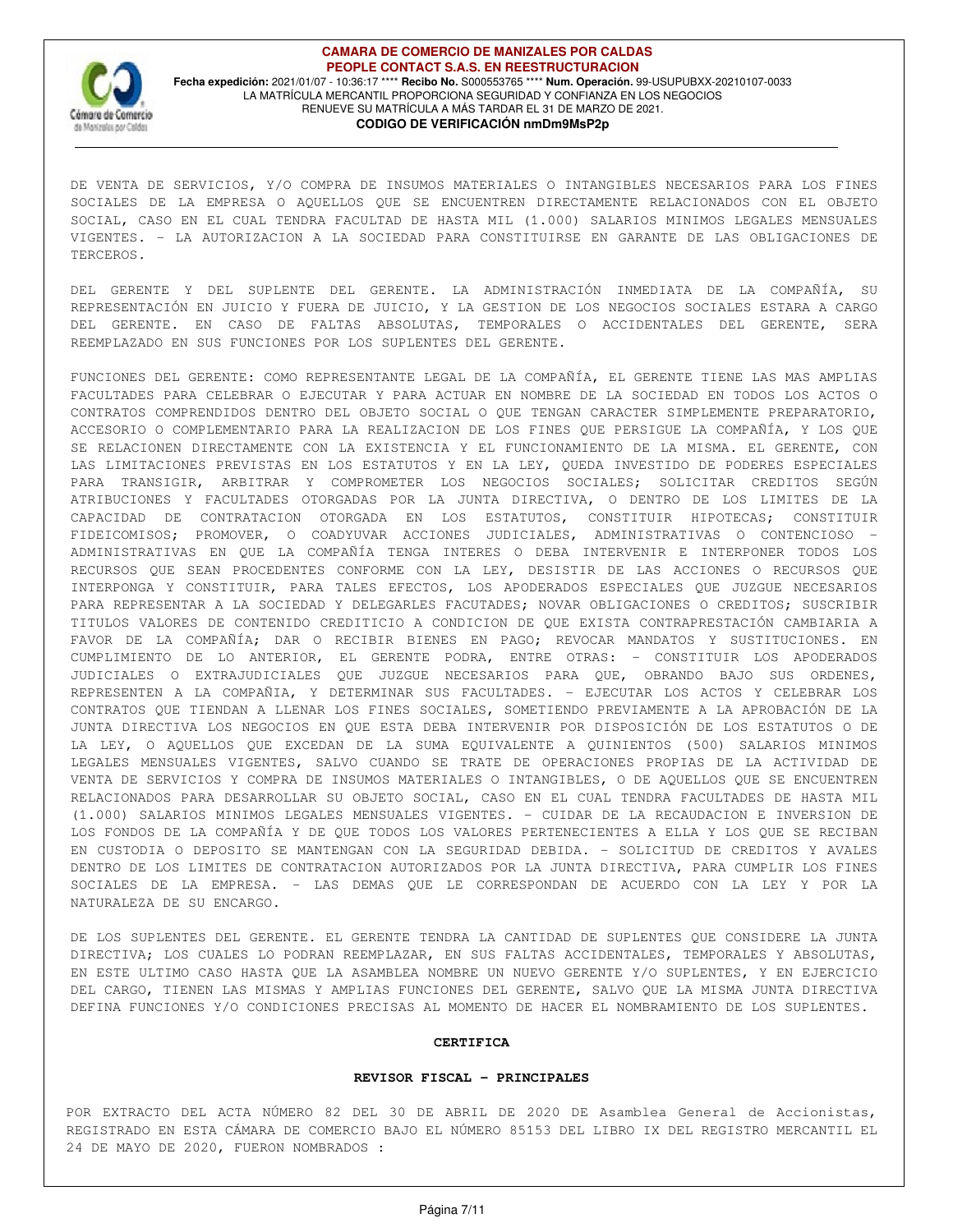

# **CAMARA DE COMERCIO DE MANIZALES POR CALDAS PEOPLE CONTACT S.A.S. EN REESTRUCTURACION**

**Fecha expedición:** 2021/01/07 - 10:36:17 \*\*\*\* **Recibo No.** S000553765 \*\*\*\* **Num. Operación.** 99-USUPUBXX-20210107-0033 LA MATRÍCULA MERCANTIL PROPORCIONA SEGURIDAD Y CONFIANZA EN LOS NEGOCIOS RENUEVE SU MATRÍCULA A MÁS TARDAR EL 31 DE MARZO DE 2021. **CODIGO DE VERIFICACIÓN nmDm9MsP2p**

REVISOR FISCAL - FIRMA REVISORA

NEXIA MONTES & ASOCIADOS S.A.S.

**CARGO NOMBRE IDENTIFICACION T. PROF** NIT 800088357-4

POR DOCUMENTO PRIVADO NÚMERO M&A:0792:20 DEL 28 DE JULIO DE 2020 DE FIRMA REVISORA FISCAL, REGISTRADO EN ESTA CÁMARA DE COMERCIO BAJO EL NÚMERO 86100 DEL LIBRO IX DEL REGISTRO MERCANTIL EL 10 DE AGOSTO DE 2020, FUERON NOMBRADOS :

**CARGO NOMBRE IDENTIFICACION T. PROF** REVISOR FISCAL PRINCIPAL ARIAS ZULUAGA EDUARDO ALBERTO CC 10,254,600 15357-T DESIGNADO POR FIRMA REVISORA

## **CERTIFICA**

## **REVISOR FISCAL - PRIMEROS SUPLENTES**

POR DOCUMENTO PRIVADO NÚMERO M&A:0792:20 DEL 28 DE JULIO DE 2020 DE FIRMA REVISORA FISCAL, REGISTRADO EN ESTA CÁMARA DE COMERCIO BAJO EL NÚMERO 86100 DEL LIBRO IX DEL REGISTRO MERCANTIL EL 10 DE AGOSTO DE 2020, FUERON NOMBRADOS :

| CARGO                        | <b>NOMBRE</b>          | <b>IDENTIFICACION</b> | T. PROF      |
|------------------------------|------------------------|-----------------------|--------------|
| REVISOR FISCAL SUPLENTE      | NARVAEZ CAICEDO JEYSON | CC 1,053,842,049      | $265312 - T$ |
| DESIGNADO POR FIRMA REVISORA | ROBERTO                |                       |              |

# **CERTIFICA - ESTABLECIMIENTOS**

QUE ES PROPIETARIO DE LOS SIGUIENTES ESTABLECIMIENTOS DE COMERCIO EN LA JURISDICCIÓN DE ESTA CÁMARA DE COMERCIO:

**\*\*\* NOMBRE ESTABLECIMIENTO :** PEOPLE CONTACT S.A.S **MATRICULA :** 123909 **FECHA DE MATRICULA :** 20070629 **FECHA DE RENOVACION :** 20190329 **ULTIMO AÑO RENOVADO :** 2019 **DIRECCION :** CALLE 19 N 16 04 PISO 2 EDIFICIO ANTIGUO TERMINAL DE TRANSPORTE PH **BARRIO :** AGUSTINOS **MUNICIPIO :** 17001 - MANIZALES **TELEFONO 1 :** 8896800 **CORREO ELECTRONICO :** controlinterno@peoplecontact.com.co **ACTIVIDAD PRINCIPAL :** N8220 - ACTIVIDADES DE CENTROS DE LLAMADAS (CALL CENTER) **VALOR DEL ESTABLECIMIENTO :** 569,814,324 **EMBARGOS, DEMANDAS Y MEDIDAS CAUTELARES \*\* LIBRO :** RM08, **INSCRIPCION:** 24347, **FECHA:** 20201215, **ORIGEN:** JUZGADO PRIMERO ADMINISTRATIVO DEL CIRCUITO, **NOTICIA:** SE DECRETO EL EMBARGO DEL CITADO ESTABLECIMIENTO DE COMERCIO DENTRO DEL PROCESO EJECUTIVO, DEMANDANTE SANDRA CASTAÑEDA MARTINEZ DEMANDADO PEOPLE CONTACT S.A.S. EN REESTRUCTURACION **\*\*\* NOMBRE ESTABLECIMIENTO :** PEOPLE CONTACT S.A.S **MATRICULA :** 134480 **FECHA DE MATRICULA :** 20090522 **FECHA DE RENOVACION :** 20190329

**ULTIMO AÑO RENOVADO :** 2019 **DIRECCION :** CL 20 23 42 **BARRIO :** CENTRO **MUNICIPIO :** 17001 - MANIZALES **TELEFONO 1 :** 8896800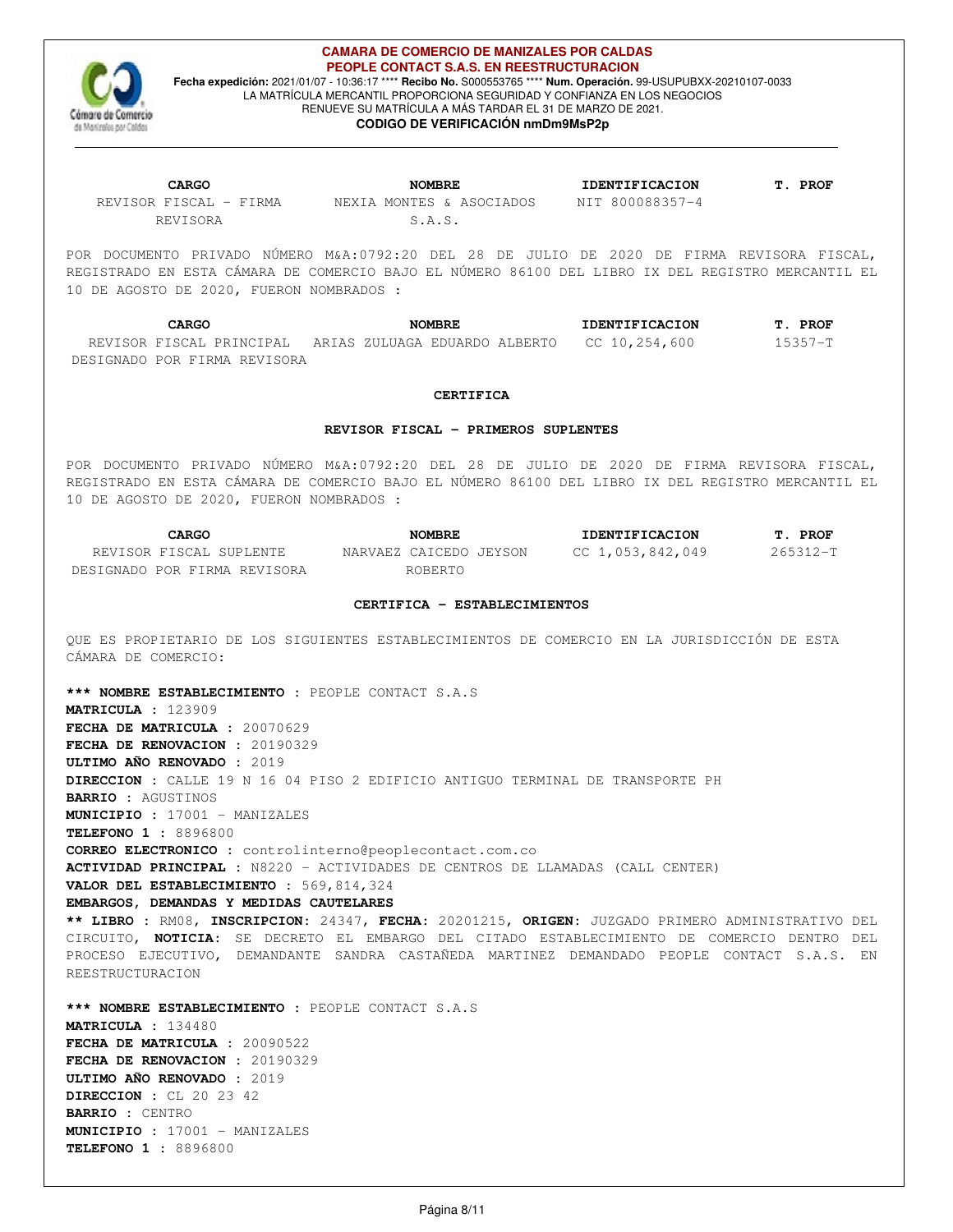

#### **CAMARA DE COMERCIO DE MANIZALES POR CALDAS PEOPLE CONTACT S.A.S. EN REESTRUCTURACION Fecha expedición:** 2021/01/07 - 10:36:17 \*\*\*\* **Recibo No.** S000553765 \*\*\*\* **Num. Operación.** 99-USUPUBXX-20210107-0033 LA MATRÍCULA MERCANTIL PROPORCIONA SEGURIDAD Y CONFIANZA EN LOS NEGOCIOS

RENUEVE SU MATRÍCULA A MÁS TARDAR EL 31 DE MARZO DE 2021.

## **CODIGO DE VERIFICACIÓN nmDm9MsP2p**

**TELEFONO 2 :** 8896800 **TELEFONO 3 :** 8896800 **CORREO ELECTRONICO :** contacto@peoplecontact.com.co **ACTIVIDAD PRINCIPAL :** N8220 - ACTIVIDADES DE CENTROS DE LLAMADAS (CALL CENTER) **VALOR DEL ESTABLECIMIENTO :** 42,110,524 **EMBARGOS, DEMANDAS Y MEDIDAS CAUTELARES \*\* LIBRO :** RM08, **INSCRIPCION:** 24348, **FECHA:** 20201215, **ORIGEN:** JUZGADO PRIMERO ADMINISTRATIVO DEL CIRCUITO, **NOTICIA:** SE DECRETO EL EMBARGO DEL CITADO ESTABLECIMIENTO DE COMERCIO DENTRO DEL PROCESO EJECUTIVO, DEMANDANTE SANDRA CASTAÑEDA MARTINEZ DEMANDADO PEOPLE CONTACT S.A.S. EN REESTRUCTURACION **\*\*\* NOMBRE ESTABLECIMIENTO :** PEOPLE CONTACT S.A.S **MATRICULA :** 135981 **FECHA DE MATRICULA :** 20090902 **FECHA DE RENOVACION :** 20190329 **ULTIMO AÑO RENOVADO :** 2019 **DIRECCION :** AV 64 A 160 **BARRIO :** LAURELES **MUNICIPIO :** 17001 - MANIZALES **TELEFONO 1 :** 8896800 **TELEFONO 2 :** 8896800 **TELEFONO 3 :** 8896800 **CORREO ELECTRONICO :** contacto@peoplecontact.com.co **ACTIVIDAD PRINCIPAL :** N8220 - ACTIVIDADES DE CENTROS DE LLAMADAS (CALL CENTER) **VALOR DEL ESTABLECIMIENTO :** 594,400,430 **EMBARGOS, DEMANDAS Y MEDIDAS CAUTELARES \*\* LIBRO :** RM08, **INSCRIPCION:** 24349, **FECHA:** 20201215, **ORIGEN:** JUZGADO PRIMERO ADMINISTRATIVO DEL

CIRCUITO, **NOTICIA:** SE DECRETO EL EMBARGO DEL CITADO ESTABLECIMIENTO DE COMERCIO DENTRO DEL PROCESO EJECUTIVO, DEMANDANTE SANDRA CASTAÑEDA MARTINEZ DEMANDADO PEOPLE CONTACT S.A.S. EN REESTRUCTURACION

## **CERTIFICA - SUCURSALES Y AGENCIAS**

QUE ES PROPIETARIO DE LAS SIGUIENTES SUCURSALES Y AGENCIAS EN LA JURISDICCIÓN DE ESTA CÁMARA DE COMERCIO:

**\*\*\* NOMBRE :** PEOPLE CONTACT S.A.S **CATEGORÍA :** AGENCIA **MATRÍCULA :** 125572 **FECHA DE MATRÍCULA :** 20071022 **FECHA DE RENOVACIÓN :** 20180327 **ÚLTIMO AÑO RENOVADO :** 2018 **DIRECCION :** CR 20 25 **MUNICIPIO :** 17001 - MANIZALES **TELÉFONO 1 :** 8896800 **TELÉFONO 2 :** 8896800 **TELÉFONO 3 :** 8896300 **CORREO ELECTRÓNICO :** contacto@peoplecontact.com.co **ACTIVIDAD PRINCIPAL :** N8220 - Actividades de centros de llamadas (call center) **ACTIVOS VINCULADOS :** 970,444,602 **\*\*\* NOMBRE :** PEOPLE CONTACT S.A.S **CATEGORÍA :** AGENCIA **MATRÍCULA :** 125573 **FECHA DE MATRÍCULA :** 20071022 **FECHA DE RENOVACIÓN :** 20180327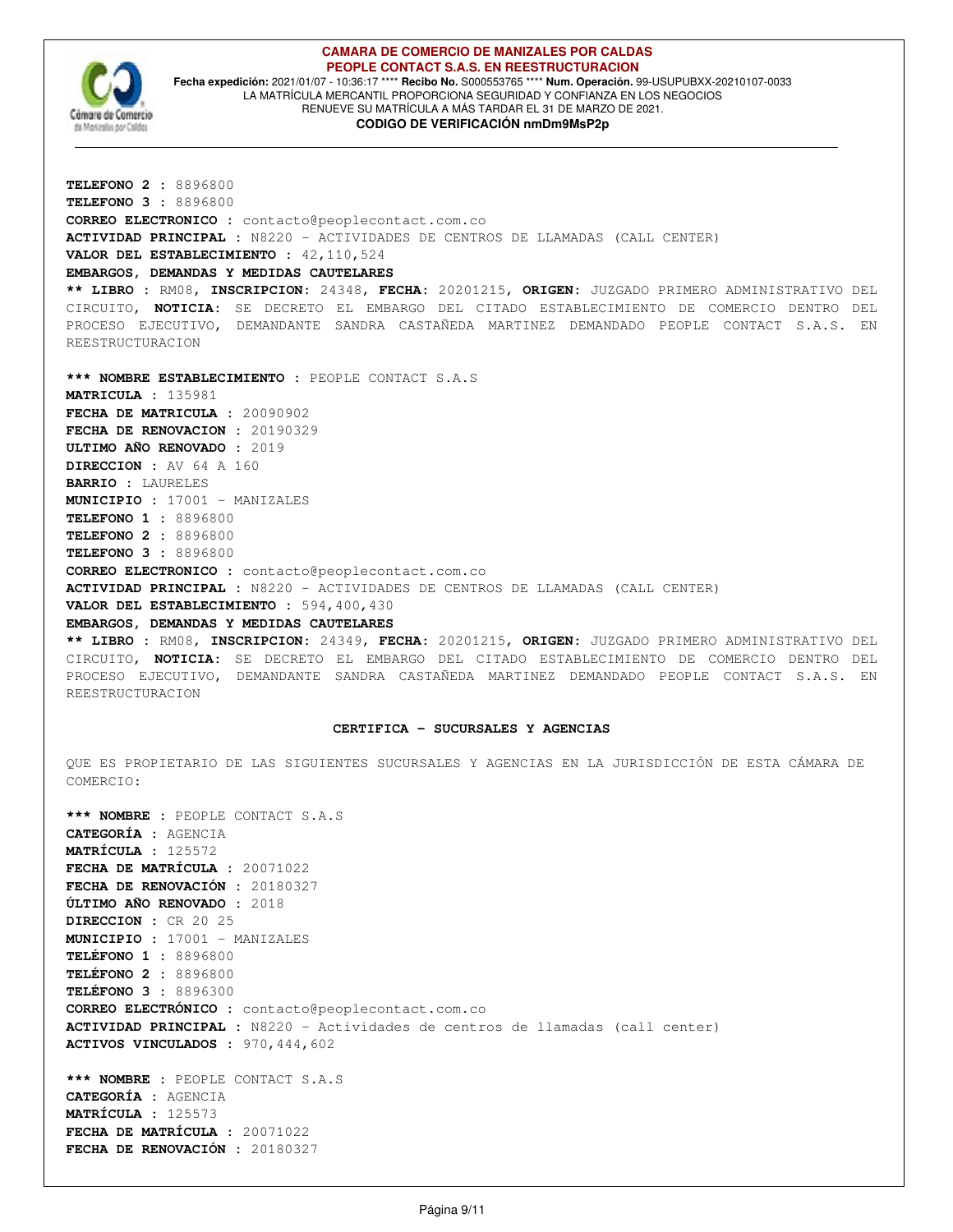

#### **CAMARA DE COMERCIO DE MANIZALES POR CALDAS PEOPLE CONTACT S.A.S. EN REESTRUCTURACION Fecha expedición:** 2021/01/07 - 10:36:18 \*\*\*\* **Recibo No.** S000553765 \*\*\*\* **Num. Operación.** 99-USUPUBXX-20210107-0033 LA MATRÍCULA MERCANTIL PROPORCIONA SEGURIDAD Y CONFIANZA EN LOS NEGOCIOS RENUEVE SU MATRÍCULA A MÁS TARDAR EL 31 DE MARZO DE 2021. **CODIGO DE VERIFICACIÓN nmDm9MsP2p**

**ÚLTIMO AÑO RENOVADO :** 2018 **DIRECCION :** CALLE 31 20-22 EDIF. FORCAREY **MUNICIPIO :** 17001 - MANIZALES **TELÉFONO 1 :** 8896800 **TELÉFONO 2 :** 8896800 **TELÉFONO 3 :** 8896800 **CORREO ELECTRÓNICO :** contacto@peoplecontact.com.co **ACTIVIDAD PRINCIPAL :** N8220 - Actividades de centros de llamadas (call center) **ACTIVOS VINCULADOS :** 403,675,334

**\*\*\* NOMBRE :** PEOPLE CONTACT S.A.S **CATEGORÍA :** AGENCIA **MATRÍCULA :** 125574 **FECHA DE MATRÍCULA :** 20071022 **FECHA DE RENOVACIÓN :** 20180327 **ÚLTIMO AÑO RENOVADO :** 2018 **DIRECCION :** CRA 23 55-00 **MUNICIPIO :** 17001 - MANIZALES **TELÉFONO 1 :** 8896800 **TELÉFONO 2 :** 8896800 **TELÉFONO 3 :** 8896300 **CORREO ELECTRÓNICO :** contacto@peoplecontact.com.co **ACTIVIDAD PRINCIPAL :** N8220 - Actividades de centros de llamadas (call center) **ACTIVOS VINCULADOS :** 415,668,391

#### **INFORMA - TAMAÑO DE EMPRESA**

De conformidad con lo previsto en el artículo 2.2.1.13.2.1 del Decreto 1074 de 2015 y la Resolución 2225 de 2019 del DANE el tamaño de la empresa es MEDIANA EMPRESA

Lo anterior de acuerdo a la información reportada por el matriculado o inscrito en el formulario RUES:

Ingresos por actividad ordinaria : \$11,579,034,744 Actividad económica por la que percibió mayores ingresos en el periodo - CIIU : N8220

#### **CERTIFICA**

RESOLUCION DE CONFLICTOS SOCIETARIOS. LAS DIFERENCIAS QUE OCURRAN A LOS ACCIONISTAS ENTRE SI, O CON LA SOCIEDAD O SUS ADMINISTRADORES, EN DESARROLLO DEL CONTRATO SOCIAL O DEL ACTO UNILATERAL, INCLUYENDO PERO SIN LIMITARSE A LA IMPUGNACION DE DETERMINACIONES DE ASAMBLEA O JUNTA DIRECTIVA CON FUNDAMENTO EN CUALQUIERA DE LAS CAUSAS LEGALES, SE RESOLVERA SEGÚN LAS REGLAS QUE SE INDICAN A CONTINUACION:

A) LAS PARTES DEBERAN PRESENTAR SUS ALEGATOS Y LOS DOCUMENTOS QUE LOS SUSTENTEN EN EL TERMINO DE CINCO (5) DIAS, CONTADOS DESDE LA FECHA DE AVISO A LA CONTRAPARTE. B) LAS PARTES TENDRAN UN PLAZO DE DIEZ (10) DIAS HABILES PARA RESOLVER LA DISPUTA, LOS CUALES SE CONTARAN A PARTIR DEL DIA SIGUIENTE AL DEL VENCIMIENTO DEL TERMINO PREVISTO EN EL LITERAL ANTERIOR.

LOS ALEGATOS DEBERAN CONTENER UNA EXPLICACION TECNICA DE LOS FUNDAMENTOS TECNICOS, FINANCIEROS Y/O LEGALES QUE SUSTENTEN LA PETICION DE LA RESPECTIVA PARTE. EN EL EVENTO EN QUE LAS PARTES NO RESUELVAN SUS DISPUTAS AMIGABLEMENTE DE ACUERDO CON EL PROCEDIMIENTO ANTERIORMENTE ENUNCIADO, LAS DIFERENCIAS SE SOMETERAN A DECISION ARBITRAL; LOS ARBITROS SERAN TRES (3), DEL CENTRO DE ARBITRAJE Y CONCILIACION DE LA CAMARA DE COMERCIO DE MANIZALES, QUIENES FALLARAN EN DERECHO.

#### **CERTIFICA**